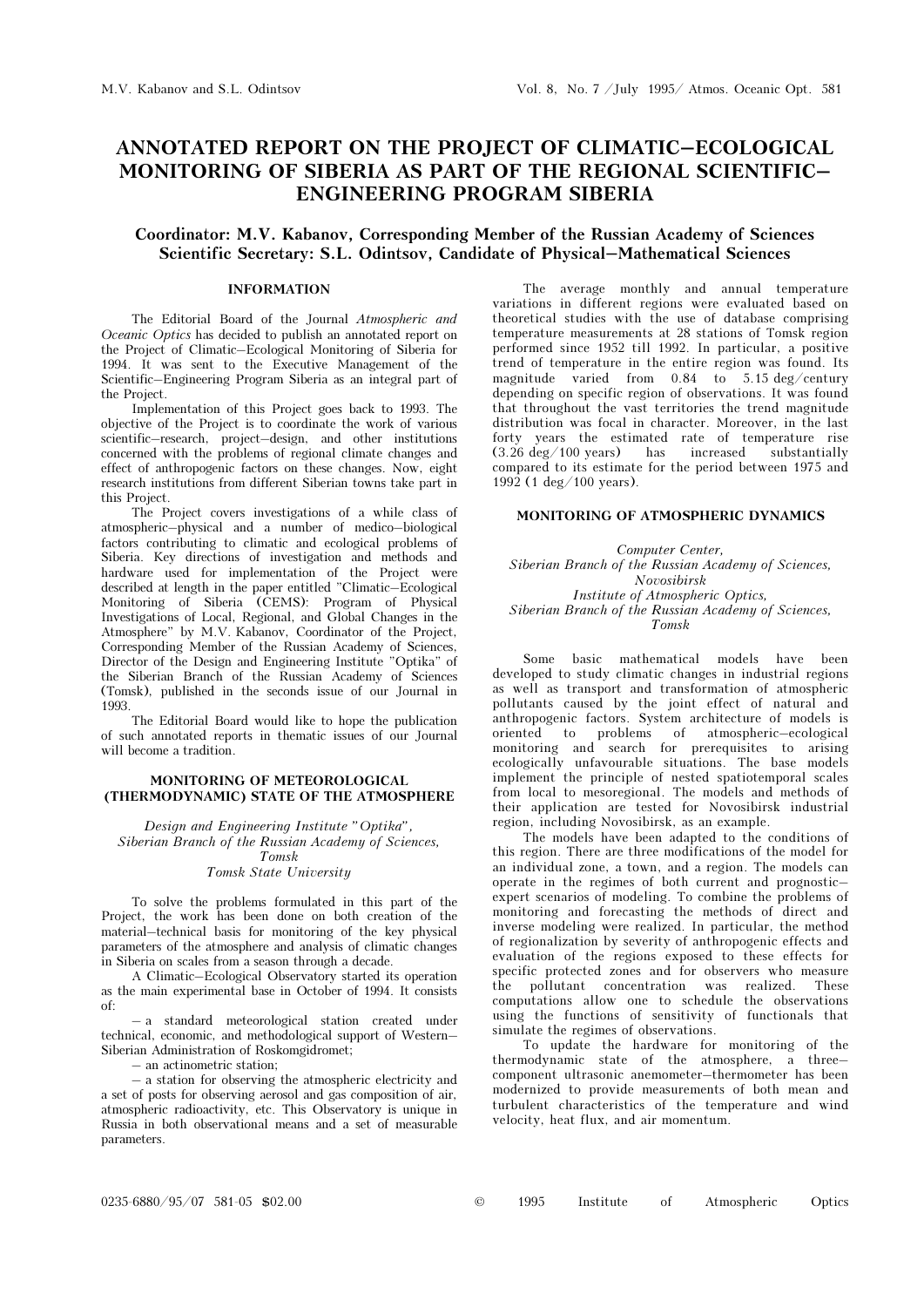#### MONITORING OF ATMOSPHERIC AEROSOL, CLOUDINESS, AND PRECIPITATION

Institute of Atmospheric Optics, Siberian Branch of the Russian Academy of Sciences, Tomsk

In parallel with routine monitoring of controllable parameters, full–scale processing and analysis of the results obtained in 1993 have been accomplished. We investigated diurnal and monthly variations in aerosol particle number density and aerosol disperse composition under background rural conditions and near large industrial center (Tomsk). The aerosol particle number density in the ground atmospheric layer was found to be maximum in winter due to the lowest seasonal height of the mixing layer. It was noted that variations in coarsely dispersed fraction of aerosol in going from spring to summer can be attributed to a certain extent to photochemical processes of its generation.

In 1994, we focused our attention on intercalibration of contact and noncontact (remote) means of monitoring of the parameters of atmospheric aerosol in the ground layer and troposphere. The following systems were employed: airborne nephelometer, meter of spectral transmission, meter of spectral aerosol thickness of the atmospheric column, aerosol lidar LOZA–3, aerosol wind lidar LISA, airborne lidar MAKREL', and polarization lidar STRATOSFERA. Summer measurements were carried out at the Climatic– Ecological Observatory (Tomsk) and from onboard the OPTIK–E aircraft–laboratory. The comparison results revealed satisfactory agreement of the measured optical parameters of aerosol at altitudes up to 4.5 km. Some systematic deviations of lidar profiles, accounted for by imperfect algorithms for processing lidar returns, have been found. The entire range of variation of the discrepancy of the values measured with different instruments, on average, did not exceed 30–50%.

## MONITORING OF ATMOSPHERIC GASES

Institute of Atmospheric Optics, Siberian Branch of the Russian Academy of Sciences, Tomsk

Design and Engineering Institute "Optika", Siberian Branch of the Russian Academy of Sciences, Tomsk Siberian Physical–Technical Institute at the Tomsk State University

At this stage, the methodology and logistics of observations about the current concentration of the basic biospheric (O<sub>2</sub>, N<sub>2</sub>, etc.), greenhouse (CO<sub>2</sub>, CH<sub>4</sub>, H<sub>2</sub>O, O<sub>3</sub>, etc.), and natural and anthropogenic gases hazardous to human health (mercury vapors, heavy hydrocarbons, fluorine– and chlorine–containing compounds, sulfuric and nitric oxides, etc.) has been created in accordance with the previously given priorities.

Techniques for detecting mercury and its compounds in water and soil have been developed and sent for certification to the State Standard Committee. The techniques for detecting mercury in biological objects have been certified by the State Standard Committee. Aureoles of mercury scattering round anthropogenic sources were investigated. Some biological objects were simultaneously analyzed with the RGA–11 analyzer, employed in monitoring of mercury vapors, and the Perkin Elmer instrumentation. A disagreement among the results did not exceed 5%.

For certification of opto–acoustic gas analyzers, the International Program of Developing Means of Opto– Acoustic Gas Analysis was drawn up in collaboration with the Institute of Physical Chemistry of the Czech Academy of Sciences. The threshold sensitivity of an opto–acoustic detector was investigated in 1994 as part of this program with simultaneous detection of  $C_2H_4$  and  $CO_2$  in air at optimal  $CO_2$ -laser wavelengths (10.591 and 10.532  $\mu$ m). These investigations were carried out on a stand of the Institute of Physical Chemistry of the Czech Academy of Sciences in Prague with simultaneous use of standard analytical methods.

An opto–acoustic meter of CO concentration in air was incorporated into the gas–measuring instrumentation at the experimental base of the Climatic–Ecological Observatory. In 1995, we plan modernization of this instrumentation and its international intercalibration at the Institute of Physical Chemistry of the Czech Academy of Sciences.

## MONITORING OF OZONE AND COMPONENTS OF OZONE CYCLE

#### Institute of Atmospheric Optics, Siberian Branch of the Russian Academy of Sciences, Tomsk

During 1994, regular lidar observations were made about vertical distribution of stratospheric ozone and aerosol. An analysis of lidar data revealed the reduction of volcanic aerosol pollution of the atmosphere. The maximum scattering ratio decreased from 2 in the early 1994 down to 1.2 in late 1994 that only slightly exceeds its background value (1.15). This clearly demonstrates the completion of the effect of volcanic aerosol, emitted after eruption of Pinatubo Volcano, on the ozone layer that was observed even in 1993.

The total ozone content (TOC) and near–ground ozone were regularly observed. In July of 1994, the M–124 ozonometer was calibrated at the Main Geophysical Observatory (St. Petersburg) with subsequent correction of previously measured TOC data. The observations about TOC showed high correlation of variability of the atmospheric ozone with variability of synoptic atmospheric processes. The total ozone content was found to increase by 7–8% as compared to that in 1993.

#### MONITORING OF UV, VISIBLE, AND IR RADIATION FLUX

Institute of Atmospheric Optics, Siberian Branch of the Russian Academy of Sciences, Tomsk Siberian Physical–Technical Institute

at the Tomsk State University

Measurements of net and scattered radiation flux, direct solar radiation, and solar radiance time (SRT) have been automated as part of the Program on Monitoring of the Optical Radiation Flux. An automated radiative system developed at the Institute of Atmospheric Optics consists of a standard pyranometer M80–m, an electromechanical attachment for shading the pyranometer, an SRT detector, a multiwave photometer, and an IBM PC AT 386/387 with an analog–to–digital converter. This system was tested in the regime of continual measurements. A two–month (spring–summer) cycle of radiative observations (in Tomsk and at the Rural Scientific Base of the IOA) was realized.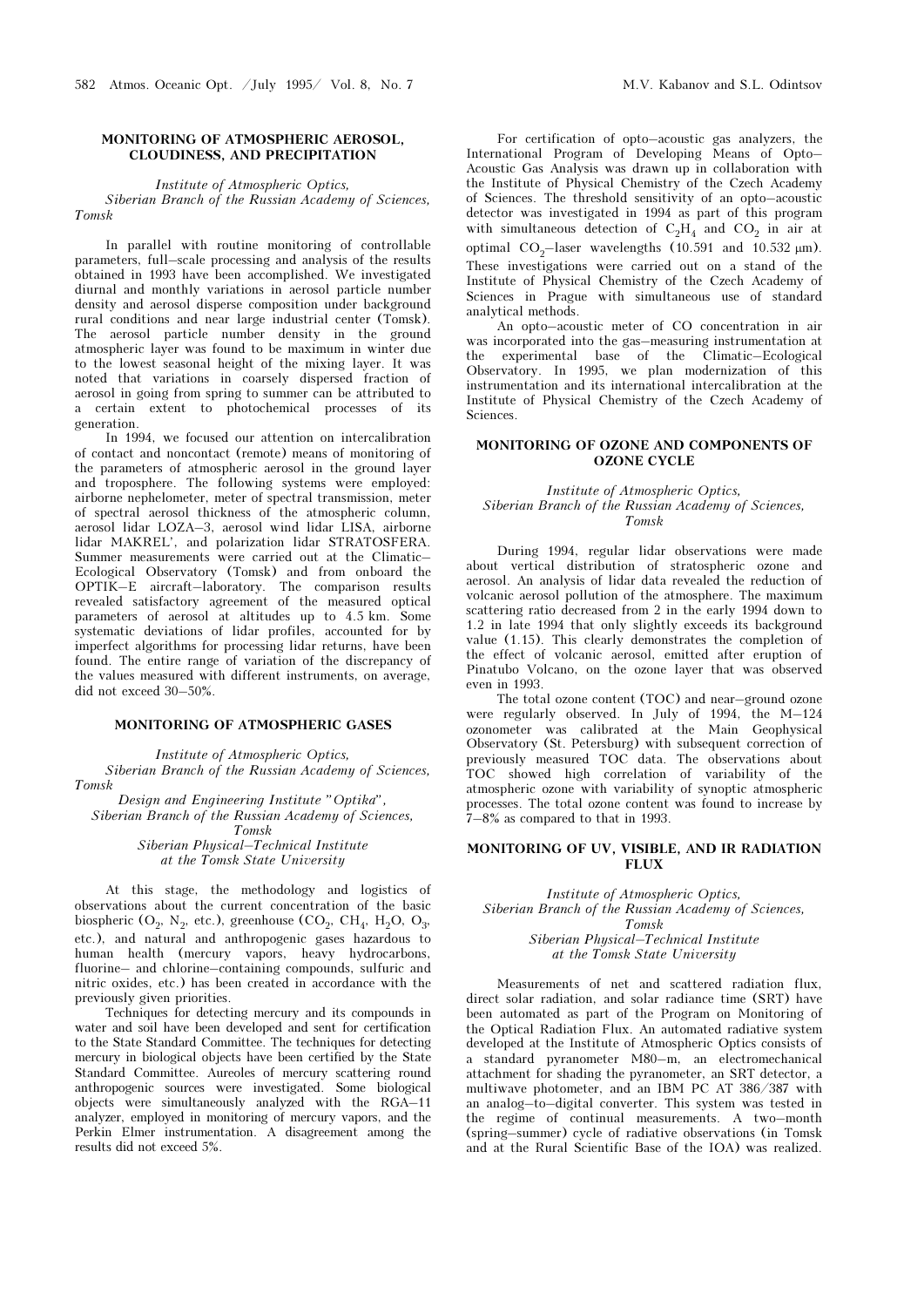Moreover, processing of the data on monitoring of variations in visible and IR radiation flux in Tomsk region obtained in 1993 has been completed.

The foundations have been laid for creating an electronic database of the solar UV radiation flux incident at the Earth's surface. According to the algorithm, observation results are recorded in three spectral ranges and 3–8 different modes. A run of measurements carried out in 1 or 3 minutes revealed certain quasiperiodicity superimposed on the bell–shaped dependence of UV irradiance of the Earth as a function of time of a day. The quasiperiodicity (with typical period of 20–30 min) is not always related to cloudiness since it is sometimes observed in clear weather.

## MONITORING OF RADIO WAVE RADIATION FLUX

#### Siberian Physical–Technical Institute at the Tomsk State University

A mathematical model of spatiotemporal density distribution of the strength of electro–magnetic field (EMF) from anthropogenic and natural sources in the circumterrestrial space has been constructed to evaluate the EMF strength in different regions of the Earth surface and in the ionosphere. A series of numerical experiments on estimating the effect of arrangement of radio wave sources, state of ionospheric plasma, characteristics of reflection and absorption of radio waves by the Earth's underlying surface, as well as some other factors on spatiotemporal distribution of electromagnetic radiation density in the ground layer and circumterrestrial space have been made for the developed model.

Following the developed concept of monitoring of the electromagnetic flux, a receiving measurement flux, a receiving measurement– computational complex was designed and put in regular experiments. The complex allows one to store information about the measured spectra of signal power in the frequency ranges between 1 and 30 Hz and 90 and 1000 Hz and power spectra in the frequency range between 1 and 40 Hz of envelopes of signals of LF radio range between 1 and 300 kHz and similar spectra of envelopes of SW signals of the radio range between 1 and 30 MHz at the selected frequencies. The spectra of four envelopes of signals of regularly operated radio stations were measured. Electromagnetic monitoring of radio wave flux in the frequency range between 1 and 30 MHz was performed on regular days of International Geophysical Calendar.

Regularities and anomalies in variations of the levels of electromagnetic background of the environment were studied. In the radio wave range 1–30 Hz, instrumentation detected global resonances of the resonator Earth– ionosphere, the so–called Schumann resonances. The detected changes in resonance frequencies and Q–factors of resonators can be attributed to anomalies. They are obviously caused by local variations in the parameters of resonator walls under the effect of man's activity. In the frequency range of Schumann resonances, there are spectral lines of signals of anthropogenic origin.

#### MONITORING OF ATMOSPHERIC ELECTRICITY

#### Siberian Physical–Technical Institute at the Tomsk State University

To record the strength and to map electric fields in a town and in the vicinity of industrial enterprises, a mobile complex incorporating vibrating wire transducers was developed. Possible ways of construction of computer maps of electric field strength were considered based on an analysis of the available hard– and software as well as on international experience in creating and using regional and cartographic computer databanks (geoinformational systems). Functions, architecture, and principles of designing and determining hard– and software needed for constructing the sought–after maps have been chosen.

The varying electric fields are known to affect biosystems only starting from 1–2 V/m. The electric field strength measurements performed in 1994 under "good weather" conditions showed the fluctuations are always observed that intensify in daytime and with stable wind blowing from an industrial enterprise. Under real conditions and joint natural (wind, Sun, etc.) and anthropogenic effects on the atmosphere,  $260 \text{ V/m}$  strength variations were observed at a frequency of 5 Hz. In thunderstorm the electric fields attain 2000–3000 V/m in a matter of 0.1 s.

#### MONITORING OF PHYSICAL STATE OF THE UNDERLYING SURFACE

Institute of Atmospheric Optics, Siberian Branch of the Russian Academy of Sciences, Tomsk Siberian Physical–Technical Institute at the Tomsk State University

In 1994, we concentrated on collecting data and developing the algorithms of their usage for compiling the first version of Atlas of Electric Characteristics of Soil in Tomsk region and its neighborhood. The studies were accomplished in two directions. The first one was the collection of data on soil and long–standing observations about seasonal changes of its state: temperature, moisture, composition, etc. The second direction was related to the development of algorithms for electrical mapping of territories based on results of observation of nonelectric parameters of soil. To this end, it was necessary to develop a physico–mathematical model to describe with reasonable accuracy the behavior of electric characteristics of soil of different composition under various conditions.

This model was based on equations of heat and moisture transfer in soil and regularities in the relation between their electric and soil characteristics. The test of the model efficiency based on the experiments carried out at the reference station (village Kazanka of Tomsk region) as well as on the data available in the literature revealed its adequacy to real conditions. Of particular practical importance was the development of the initial database for the first version of the Atlas of Electric Characteristics of Soil of Tomsk region.

A scheme for cataloging spectral albedo of the underlying surface in the examined Siberian territory has been prepared for its loading with specific data. The joint use of ground–based, airborne, and spaceborne observational means is projected. The range of albedo seasonal variations of the main landscapes in Siberia has been estimated. For example, in winter albedo of marshes can reach 65–80%, while in summer it is 11–23%. The albedo contrasts can attain several tens of per cent depending on scales of its spatial averaging.

## MONITORING OF PHYSICAL STATE OF THE UPPER ATMOSPHERE

Institute of Solar–Terrestrial Physics, Siberian Branch of the Russian Academy of Sciences, Irkutsk Siberian Physical–Technical Institute at the Tomsk State University

This monitoring was realized by the Institute of Solar– Terrestrial Physics (ISTP) of the Siberian Branch of the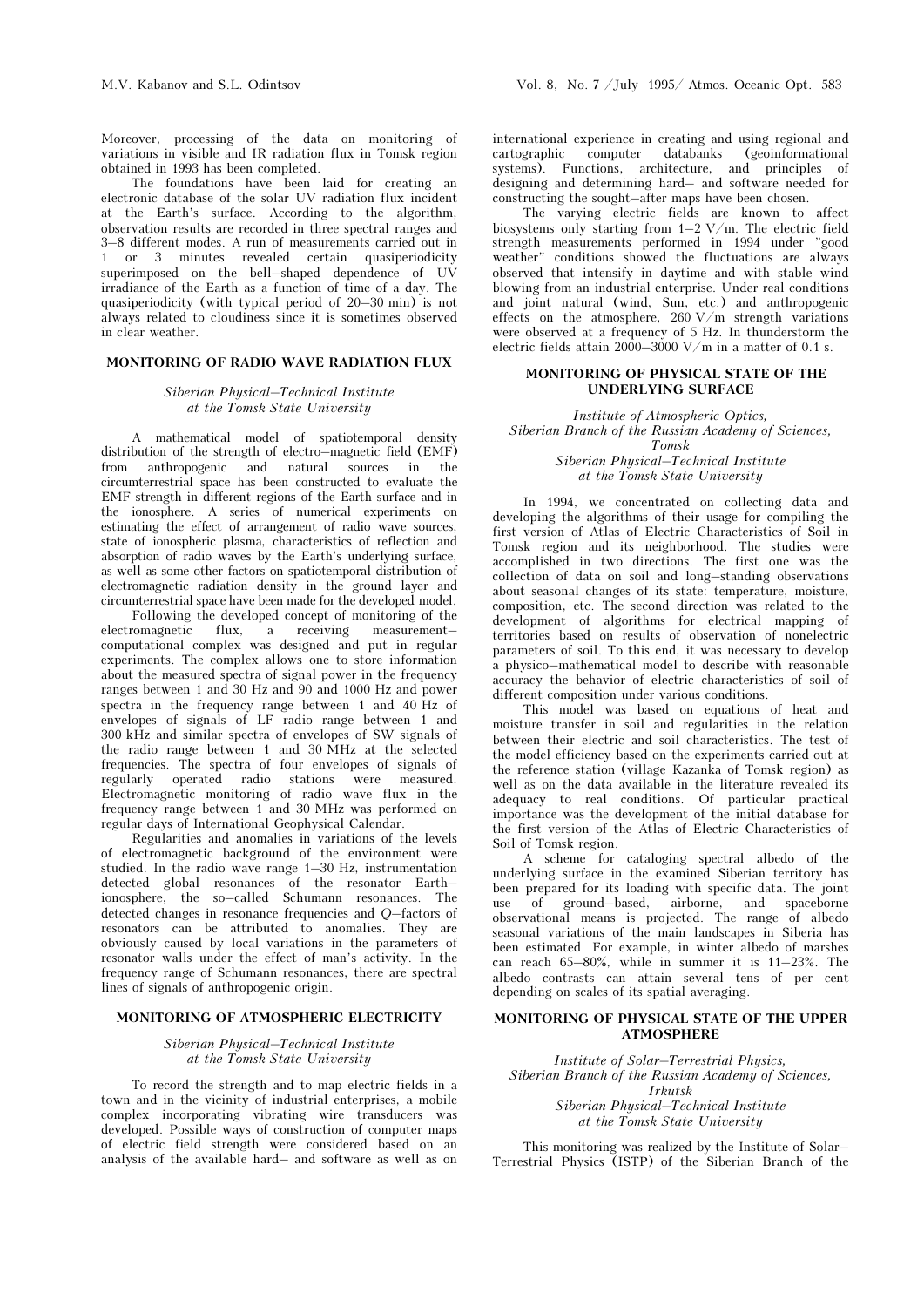Russian Academy of Sciences (Irkutsk) and by the Siberian Physical–Technical Institute at the Tomsk State University. The ISTP station of vertical sounding of ionosphere incorporates not only a standard channel for observing high–frequency characteristics, but also a modified antenna system which allows one to observe the motion of ionospheric inhomogeneities, their structure and scale using specific mathematical processing of delayed quadrature component.

Observations in a long–wave range of radio frequencies make it possible to measure a wind structure in the upper part of the middle atmosphere or in the lower thermosphere. A lot of observations have been accumulated in this direction which allow one to draw conclusions on interrelation between atmospheric motions and different helio– and geophysical parameters. The relation of these motions with the parameters of the upper layer of the atmosphere is under study now. In particular, the relation with the height of sporadic formations in the ionosphere has been found. The developed database of critical frequencies of ionosphere and indices of solar and geomagnetic activity allows a search for required information, data sorting by user's request, and output of the selected data to a text file for their subsequent processing and analysis. Now the database contains the results of survey from 25 ionospheric stations of the former USSR since late 1950's to late 1980's and the results obtained at some foreign stations.

The processing of information obtained from meteorological satellites has been refined. We plan to realize the observations about the temperature, cloudiness, ozone content, and some other atmospheric parameters.

The Siberian Physical–Technical Institute carried out measurements of ionospheric properties during the regular days of International Geophysical Calendar using systems of vertical and slant Doppler sounding. The average annual values of median critical frequencies of the F2 layer at 12 o'clock of local time and average annual values of Wulf numbers characterizing solar activity during the period between 1936 and 1993 have been analyzed. The high degree of their cross correlation has been found that supports the decisive role of solar radiation in the formation of the Earth's ionosphere. The parameters of wave perturbations in the upper atmosphere appearing over Western Siberia due to environmental anthropogenic effect connected with an orbital injection or manoeuvres of space vehicles were determined from sounding data. The lifetime of these wave perturbations was shown to be several hours. It was found that orbital injection of space vehicles results in the upper atmospheric wave guide excitation.

## MONITORING OF ATMOSPHERIC RADIOACTIVITY

#### Scientific–Research Institute of Nuclear Physics at the Tomsk Polytechnical University Design and Engineering Institute "Optika", Siberian Branch of the Russian Academy of Sciences

Theoretical and experimental studies were made of the radar method of remote detection and measurement of radioactivity of local regions of the atmosphere that differ from the background levels and are caused by discharges of atomic stations and nuclear–chemical production in standard and accidental regimes. Based on the reference data, isotopic composition of discharges and spatiotemporal parameters of radioactive cloud have been calculated, and the processes of thermolization of spatial distributed flux of radiation of different types as well as of interaction of beta–particles and gamma–quanta of radioactive decay with air as a multicomponent medium have been numerically investigated. This provided a basis for estimating an

efficient scattering cross section in radar sounding of radioactive regions of the atmosphere. At three sounding stations spaced apart, experiments were carried out on diagnostics of industrial areas of the Siberian Chemical Complex and the Tomsk Oil Chemical Complex as well as of regular discharges of nuclear reactor of the Scientific Research Institute of Nuclear Physics at the Tomsk Polytechnical University that supported the theoretical assumptions and allowed one to construct a schematic map of areas with enhanced radiative pollution relative to the background level.

In late July and early August of 1994, the expeditionary works have been undertaken to measure expose doses of gamma and beta radiation at individual sites near the motor road Tomsk–Semipalatinsk. The dosimeter GABETA designed and fabricated at the Design and Engineering Institute "Optika" of the Siberian Branch of the Russian Academy of Sciences was used. Along the motor road under study the expose dose rate was found no more than 20  $\mu$ R/hr. It should be noted that the distribution of dozes with contrast of about 1.5 was of focal character.

## MONITORING OF ASTROPHYSICAL AND GEOPHYSICAL FACTORS

#### Siberian Physical–Technical Institute at the Tomsk State University

To monitor the heliogeophysical factors, a station was constructed for daily observations (at 12 o'clock, local time) about the index of solar activity, equipped with a radio telescope at 10.7 cm wavelength with a  $25 \text{ m}^2$  effective aperture and an angular width of directional pattern at half power in perpendicular planes of 0.7 and 3°, respectively. Moreover, in the monitoring regime (according to International Geophysical Calendar) the measurements were carried out of variations of  $H$  and  $Z$  components of the Earth's geomagnetic field in the spectral range up to 10 Hz.

According to the Project, Seismometric Station consisting of three seismographs VEGIK has been put into the regime of preliminary measurements. Preliminary measurements and spectral processing were made which demonstrated the efficiency of sensors and digital channel of data transfer. The Station is being mounted in stationary regime. Thereafter calibration and start of the Seismometric Station will be accomplished in monitoring regime.

The first stage of constructing the Center for Space Monitoring of Parameters and Processes has been completed. To date, the Center has started the information reception from radiometers placed onboard the NOAA satellites in two spectral windows: 0.58–0.68  $\mu$ m and 11.5– 12.5  $\mu$ m. Viewing swath was 2800 km with 4 km spatial resolution. An algorithmic base is now being developed to use completely the potential of the information received from satellites.

## MEDICO–BIOLOGICAL CONSEQUENCES OF CLIMATIC–ECOLOGICAL CHANGE OF THE ENVIRONMENT

#### Scientific–Research Institute of Biology and Biophysics Siberian Physical–Technical Institute at the Tomsk State University

The ecological monitoring of the effect of climatic and anthropogenic factors on functioning of biological systems was continued in 1994 at Lomachev Hospital (Kemerovo region) of the Scientific–Research Institute of Biology and Biophysics. To solve the problems stated, biological methods were used. In particular, the method of